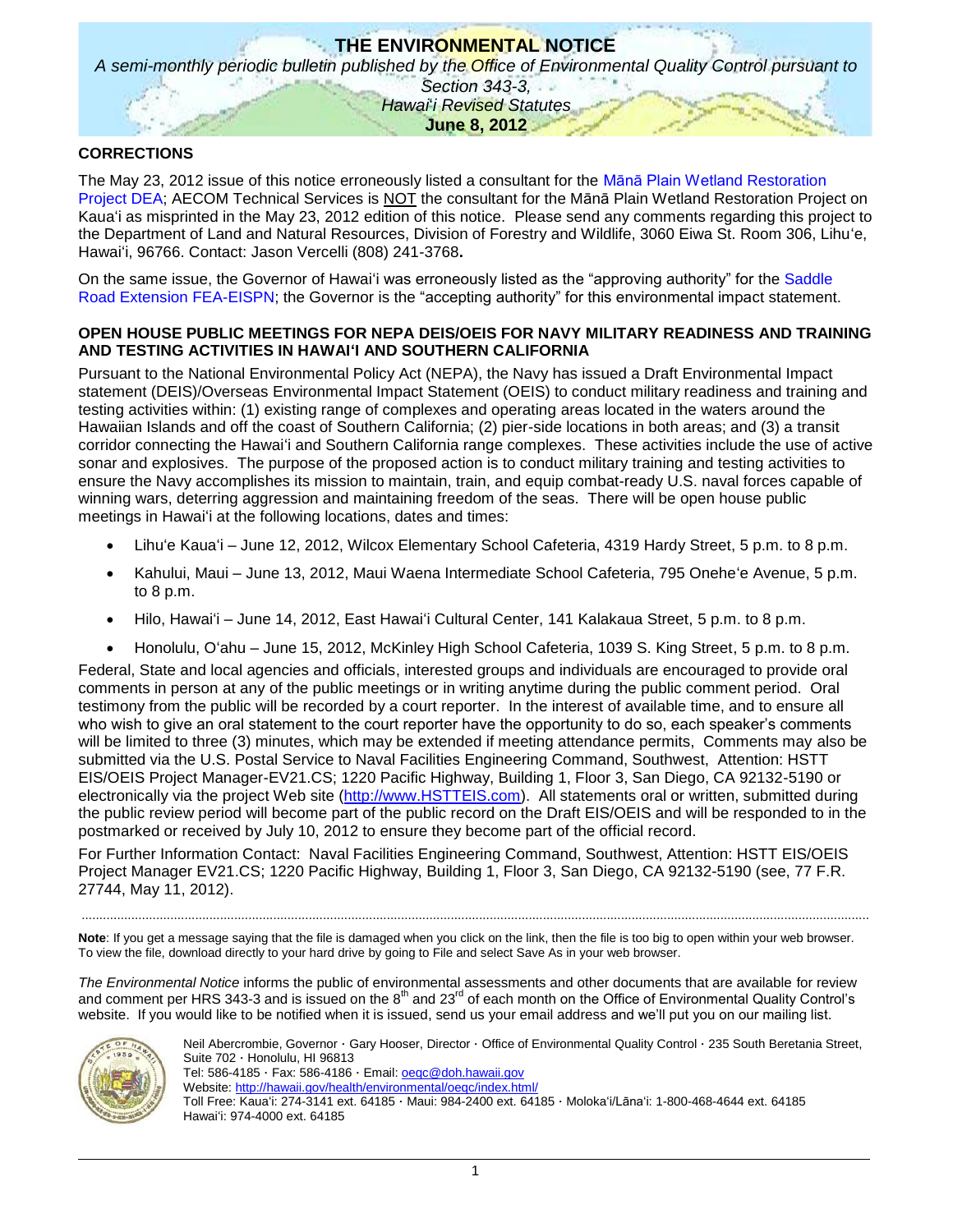

|                            | OPEN HOUSE PUBLIC MEETINGS FOR EXISTING NAVY RANGE OFF HAWAI'I STATE |  |
|----------------------------|----------------------------------------------------------------------|--|
|                            |                                                                      |  |
|                            | HAWAI'I (HRS 343)                                                    |  |
|                            |                                                                      |  |
|                            | <b>MAUI (HRS 343)</b>                                                |  |
|                            |                                                                      |  |
|                            | O'AHU (HRS 343)                                                      |  |
| 4.<br>5 <sub>1</sub><br>6. |                                                                      |  |
|                            | <b>NEPA NOTICE</b>                                                   |  |
| 7.                         |                                                                      |  |
|                            | <b>COASTAL ZONE MANAGEMENT NOTICES</b>                               |  |
|                            | <b>SHORELINE NOTICES</b>                                             |  |
|                            |                                                                      |  |
|                            |                                                                      |  |
|                            |                                                                      |  |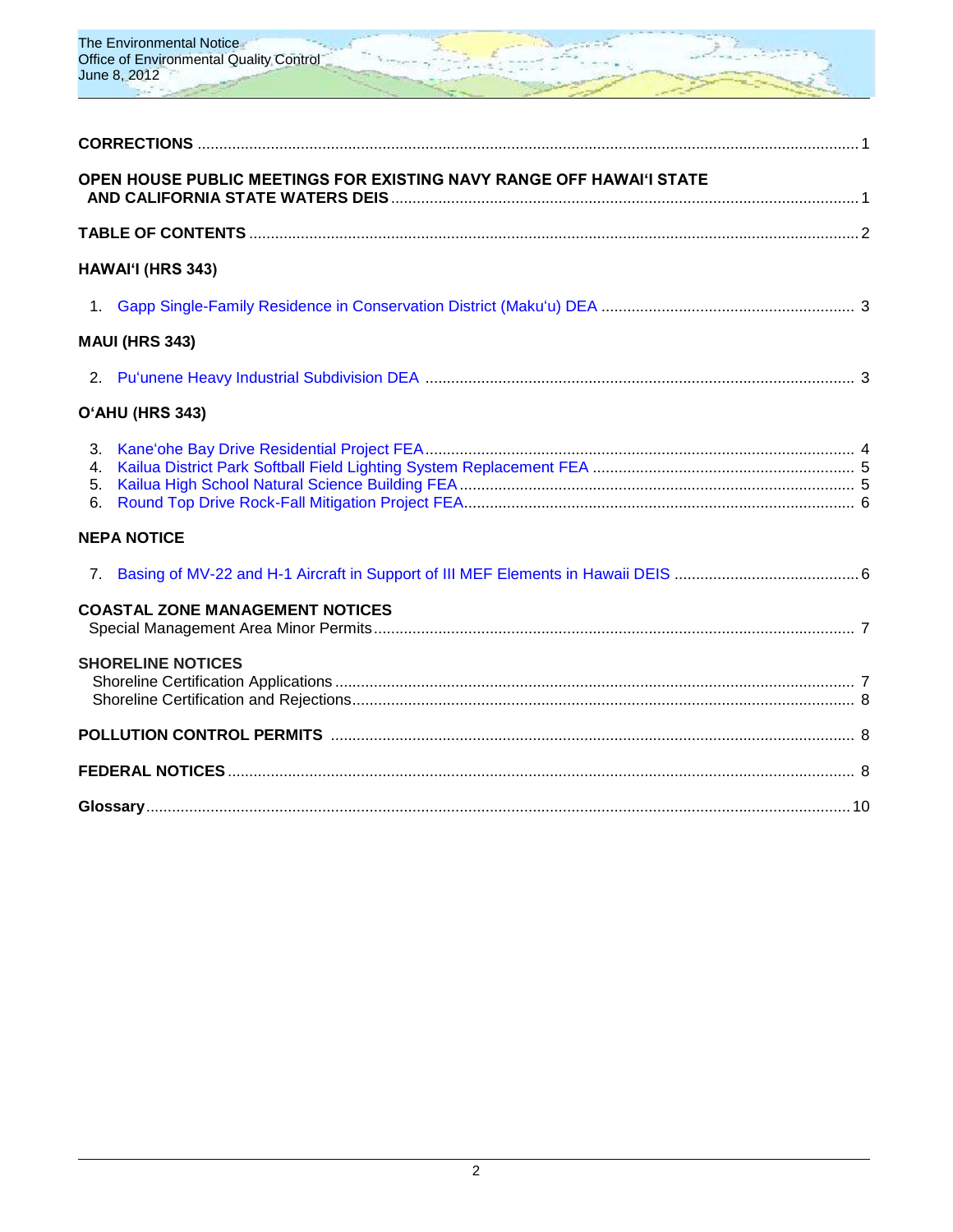

# **HAWAIʻI (HRS 343)**

# **1. [Gapp Single Family Residence & Related Improvements](http://oeqc.doh.hawaii.gov/Shared%20Documents/EA_and_EIS_Online_Library/Hawaii/2010s/2012-06-08-DEA-Gapp-Family-Residence-in-Conservation-District.pdf) DEA**

| Island:            | Hawaiʻi                                                                                                                                                                    |                                                       |
|--------------------|----------------------------------------------------------------------------------------------------------------------------------------------------------------------------|-------------------------------------------------------|
| <b>District:</b>   | Puna                                                                                                                                                                       |                                                       |
| TMK:               | (3 <sup>rd</sup> ) 1-5-010:032                                                                                                                                             | Kailua Kona<br><b>Hilo Fores</b>                      |
| Permits:           | Special Management Area Permit or exemption; CDUP;<br>grading permit                                                                                                       | Hawaii<br>Kahaluu-Keauhou                             |
| <b>Applicant:</b>  | John and Maureen Gapp, P.O. Box 1128, Pahoa, HI<br>96778. Contact: Sidney Fuke, (808) 969-1522                                                                             | wai'i Volcanoe:<br>National Park<br><b>Kau Forest</b> |
| <b>Approving</b>   |                                                                                                                                                                            | Reserve                                               |
| Agency:            | Office of Coastal and Conservation Lands, DLNR, PO Box                                                                                                                     |                                                       |
|                    | 396, Hilo, HI 96721. Contact: Sam Lemmo, (808) 587-0377                                                                                                                    |                                                       |
| <b>Consultant:</b> | Geometrician Associates, PO Box 396, Hilo, HI 96721.                                                                                                                       |                                                       |
|                    | Contact: Ron Terry, (808) 969-7090                                                                                                                                         |                                                       |
| <b>Status:</b>     | Anticipated Finding of No Significant Impact (AFONSI). 30-day comment period begins;<br>comments are due on July 9, 2012. Send comments to the applicant, approving agency |                                                       |



John and Maureeen Gapp (the applicants) seek a Conservation District Use Permit to build a singlefamily residence and related improvements on a 5.58-acre lot located adjacent to the shoreline at Makuʻu. The one-storey home will be 5,000 square feet, including the house, garage, pool and cabana/pavilion. The home will be set back 200 feet from the shoreline at 25 feet above sea level. The open cabana will be used for fishing and gardening and will be 60 feet from the shoreline. Other features include and Individual Wastewater System, a driveway, underground utilities, an at-grade covered lanai and open decks, various walkways, small fenced gardens, and landscaping using mostly native or Polynesian species between the home and the shoreline setback line. No modification within the shoreline setback area are planned. Four burial sites and archaeological sites in the four-acre mauka portion of the lot will be preserved in accordance with already accepted preservation and burial treatment plans. Archaeological monitoring will occur during construction. Landclearing and construction would occur over roughly an acre, and produce minor short-term impacts to noise, air and water quality and scenery that would be mitigated by Best Management Practices. Impacts ot the island wide-ranging endangered Hawaiian hoary bat and Hawaiian Hawk will be avoided through timing of vegetation removal and/or hawk nest survey.

## **MAUI (HRS 343)**

## **2. [Puʻunene Heavy Industrial Subdivsion](http://oeqc.doh.hawaii.gov/Shared%20Documents/EA_and_EIS_Online_Library/Maui/2010s/2012-06-08-DEA-Pu%60unene-Heavy-Industrial-Subdivision.pdf) DEA**

and consultant.

| Island:           | Maui                                                                                                                                       | manawau<br>Wailua<br>Maui |
|-------------------|--------------------------------------------------------------------------------------------------------------------------------------------|---------------------------|
| <b>District:</b>  | Wailuku                                                                                                                                    | Kihei                     |
| TMK:              | (2) 3-8-008: 019                                                                                                                           |                           |
| <b>Permits:</b>   | District Boundary Amendment; Community Plan                                                                                                |                           |
|                   | Amendment; Change in Zoning; Work to Perform in the                                                                                        |                           |
|                   | State Highway Right-of-Way; Well Drilling and Pump                                                                                         |                           |
|                   | Installation Permits; Public Water System Approval; Wastewater System Approval;                                                            |                           |
|                   | NPDES; Grubbing and Grading Permits, Construction Plans Approval; Final Subdivision                                                        |                           |
| <b>Applicant:</b> | CMBY 2011 Investment, LLC. P.O. Box 220, Kihei, HI 96793.                                                                                  |                           |
|                   | Contact: Blanca Lafolette, (808) 874-5263                                                                                                  |                           |
| <b>Approving</b>  |                                                                                                                                            |                           |
| Agency:           | Maui Planning Commission c/o Maui Planning Department, 250 S. High Street, Wailuku,<br>HI 96793. Contact: Kurt Wollenhaupt, (808) 270-8205 |                           |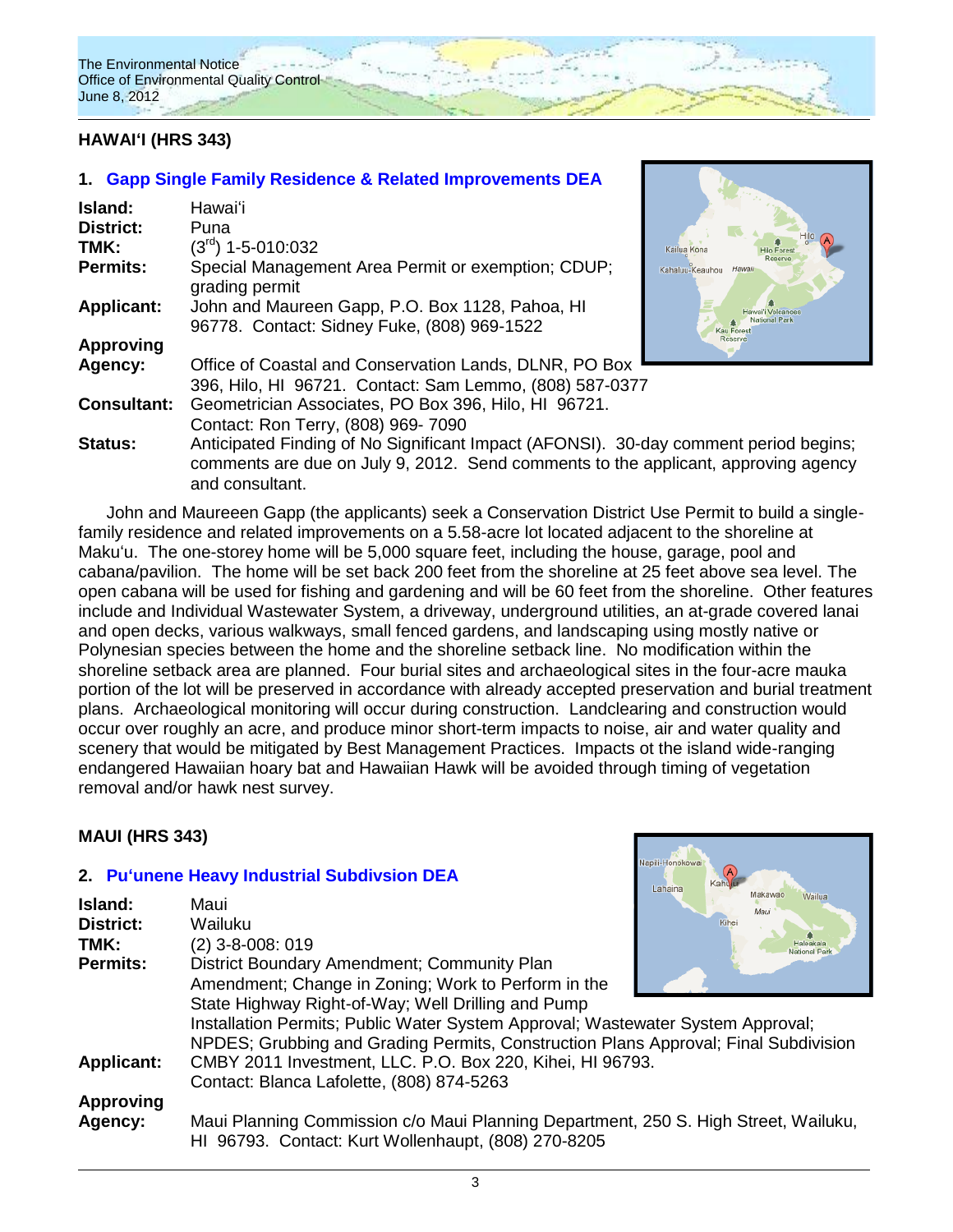**Consultant:** Chris Hart & Partners, 115 N. Market Street, Wailuku, HI 96793. Contact: Glenn Tadaki (808) 242-1955

**Status:** Anticipated Finding of No Significant Impact (AFONSI). 30-day comment period begins; comments are due on July 9, 2012. Send comments to the applicant, approving agency and consultant.

The proposed action involves subdividing the 86-acre subject parcel to create 28 developable lots and provide nine acres for a drainage retention basin and 11 acres for the subdivision's internal roadway systems, as well as common area landscaping and irrigation. Each subdivision lot owner will be responsible for the development of their own lot. Access from Mokulele Highway to the subject parcel will be furnished by existing and proposed access easements.

# **OʻAHU (HRS 343)**

# **3. [Kaneʻohe Bay Drive Residential Project](http://oeqc.doh.hawaii.gov/Shared%20Documents/EA_and_EIS_Online_Library/Oahu/2010s/2012-06-08-FEA-Kaneohe-Bay-Drive-Residentail-Project.pdf) FEA-FONSI**

| Island:            | Oʻahu                                                                                                                                                                             | <b>Forest Reserve</b>               |
|--------------------|-----------------------------------------------------------------------------------------------------------------------------------------------------------------------------------|-------------------------------------|
| <b>District:</b>   | Kane'ohe                                                                                                                                                                          | RASATUV<br>Kahaluu                  |
| TMK:               | $4 - 4 - 7:11$                                                                                                                                                                    | <b>Kaneoh</b><br>Nanakuli           |
| <b>Permits:</b>    | Special Management Area Use Permit (Major); Building<br>Permit                                                                                                                    | Hickam AFB<br>Honolulu<br>Mamala Ri |
| <b>Applicant:</b>  | Westgate Enterprises, Inc., 212 Merchant Street, Suite                                                                                                                            |                                     |
|                    | 330, Honolulu, HI 96813.                                                                                                                                                          |                                     |
| <b>Approving</b>   |                                                                                                                                                                                   |                                     |
| Agency:            | City and County of Honolulu, Department of Planning and Permitting, 650 South King<br>Street, 7 <sup>th</sup> Floor, Honolulu, Hawai'i 96813. Contact: Ann Asaumi, (808) 768-8020 |                                     |
| <b>Consultant:</b> | R.M. Towill Corporation, 2024 North King Street, Suite 200, Honolulu, HI 96819.                                                                                                   |                                     |
|                    | Contact: Chester Koga, (808) 842-1133                                                                                                                                             |                                     |
| Status:            | Finding of No Significant Impact (FONSI) Determination                                                                                                                            |                                     |

The Applicant seeks approval of a Special Management Area Use Permit (SMP) to develop four Condominium Property Regime (CPR) lots and a shared driveway on a 50,965 square-foot property located at 44-295 Kaneohe Bay Drive. The shoreline lot is zoned R-10 Residential District and contains a man-made lagoon which extends approximately 75 to 90 feet from the regulatory shoreline. There are two existing dwellings located on the property. The proposed action will permit two additional dwelling units, for a total of four dwelling units on the property. As the project is part of a larger development (i.e. entail more than two dwelling units), it requires approval of an SMP. In as much as the proposed development, including the two additional dwelling units, will exceed \$500,000, a Major SMP is required.

Initially, the Applicant has proposed to install rocks or boulders along the edge of the man-made lagoon to stabilize its slope which would have partially been located within the 40-foot shoreline setback area, necessitating approval of a Shoreline Setback Variance (SSV). In lieu of the rocks or boulders, however, the Applicant is proposing to install groundcover vegetation and/or low-lying shrubs. Under the provisions of Chapter 15-1(b) (5) of the Department of Planning and Permitting (DPP) Part 2 Rules relating to Shoreline Setbacks and the Special Management Area, installation of groundcover vegetation and/or low-lying shrubs that do not require a grading or grubbing permit is considered a minor structure and activity, which does not require approval of the Director of DPP. Further, the Applicant is not proposing to retain an existing 240 square-foot concrete pad locate within the shoreline setback area, which would have necessitated approval of an SSV. Rather, the area will be grassed instead.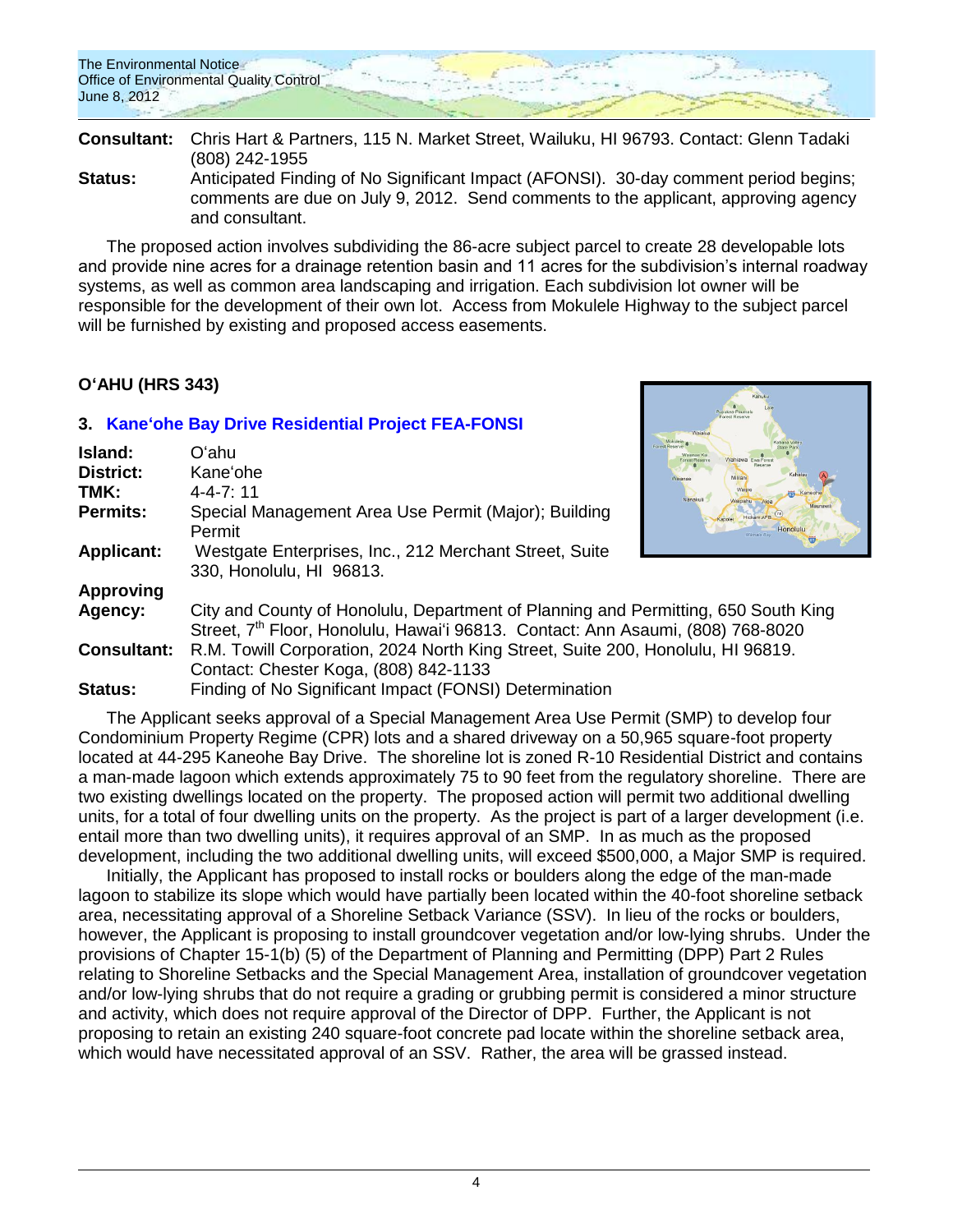

# **4. [Kailua District Park Softball Field Lighting System Replacement FEA-FONSI](http://oeqc.doh.hawaii.gov/Shared%20Documents/EA_and_EIS_Online_Library/Oahu/2010s/2012-06-08-FEA-Kailua-District-Park-Softball-Field-Lighting-System-Replacement.pdf)**

| Island:                        | Oʻahu                                                                      |
|--------------------------------|----------------------------------------------------------------------------|
| <b>District:</b>               | Ko'olauloa                                                                 |
| TMK:                           | 4-3-056: 009                                                               |
| <b>Permits:</b>                | <b>Building Permits</b>                                                    |
| <b>Proposing/Determination</b> |                                                                            |
| Agency:                        | Department of Design and Construction, 650 South King                      |
|                                | Street, 11 <sup>th</sup> Floor, Honolulu, HI 96813                         |
|                                | <b>Consultant:</b> Environmental Communications, Inc., 1188 Bishop Street, |
|                                | Suite 2210, Honolulu, HI 96813.                                            |
|                                | Contact: Taeyong Kim, (808) 528-4661                                       |
| Status:                        | Finding of No Significant Impact (FONSI) Determination                     |



The project site is in current use as one of three softball fields located within the Kailua District Park complex. The park service is the primary municipal recreational complex in the central Kailua Town area.

The project site is located immediately north of Kailua Road and across the street from commercial properties and the Kailua Town retail district. To the west lie more commercial areas. The District Park office, swimming pool, tennis courts and parking lot and additional play fields lie to the north and northeast of the site. Southeast of the project site lies residential areas.

The proposed project consists of the replacement of the existing softball field lighting system. The proposed scope of work will include the removal of the existing system, the installation of new poles and luminaries, new control systems, and a new accessible walkway.

## **5. [Kailua High School Natural Science Building FEA-FONSI](http://oeqc.doh.hawaii.gov/Shared%20Documents/EA_and_EIS_Online_Library/Oahu/2010s/2012-06-08-FEA-Kailua-High-School-Project.pdf)**

| Island:         | Oʻahu                                                                  |
|-----------------|------------------------------------------------------------------------|
| District:       | Ko'olaupoko                                                            |
| TMK:            | 4-02-03:22                                                             |
| <b>Permits:</b> | Building, Elevator, Zoning Waiver, Grading                             |
|                 | <b>Proposing/Determination</b>                                         |
| Agency:         | State of Hawaii, DOE, PO Box 2360, Honolulu, HI 96804.                 |
|                 | Contact: Dennis Olmstead, (808) 586-0532                               |
|                 | <b>Consultant:</b> Architecture Plans Inc., 400 Hobron Lane, Ste. 303, |
|                 | Honolulu, HI 96815.                                                    |
|                 | Contact: Gary K. Kawakami, (808) 945-2311                              |
| <b>Status:</b>  | Finding of No Significant Impact (FONSI) Determination                 |



The State of Hawaiʻi, Department of Education (DOE) is proposing to demolish existing Building L and construction of a new classroom building has been determined to be the best alternative based on input from the school and community through preliminary planning/ design studies. The proposed new classroom facility will provide the necessary specialized science and computer technology space and features needed for a specialized aquaculture program developed over the years that he existing school facilities cannot.

The proposed new classroom building will be constructed of concrete, masonry, steel, metal decking and roofing, and interior finishes of various types. It will provide approximately 18,000 + sf.

The proposed new classroom building will house a general classroom, 2 microbiology science classrooms, 3 computer resource rooms and supporting spaces including technical equipment rooms, storage rooms, offices, restrooms, etc.

A Finding of No Significant Impact (FONSI) is determined as no significant social-economic, health, safety, vehicular, cultural, historic or environmental impacts are anticipated by proceeding with the new classroom building. In addition to the various mitigative measures outlined in the following, DOE has directed consultants to design the new facility with the goal of meeting an equivalent of LEED (Leadership in Energy and Environmental Design) Silver Certification.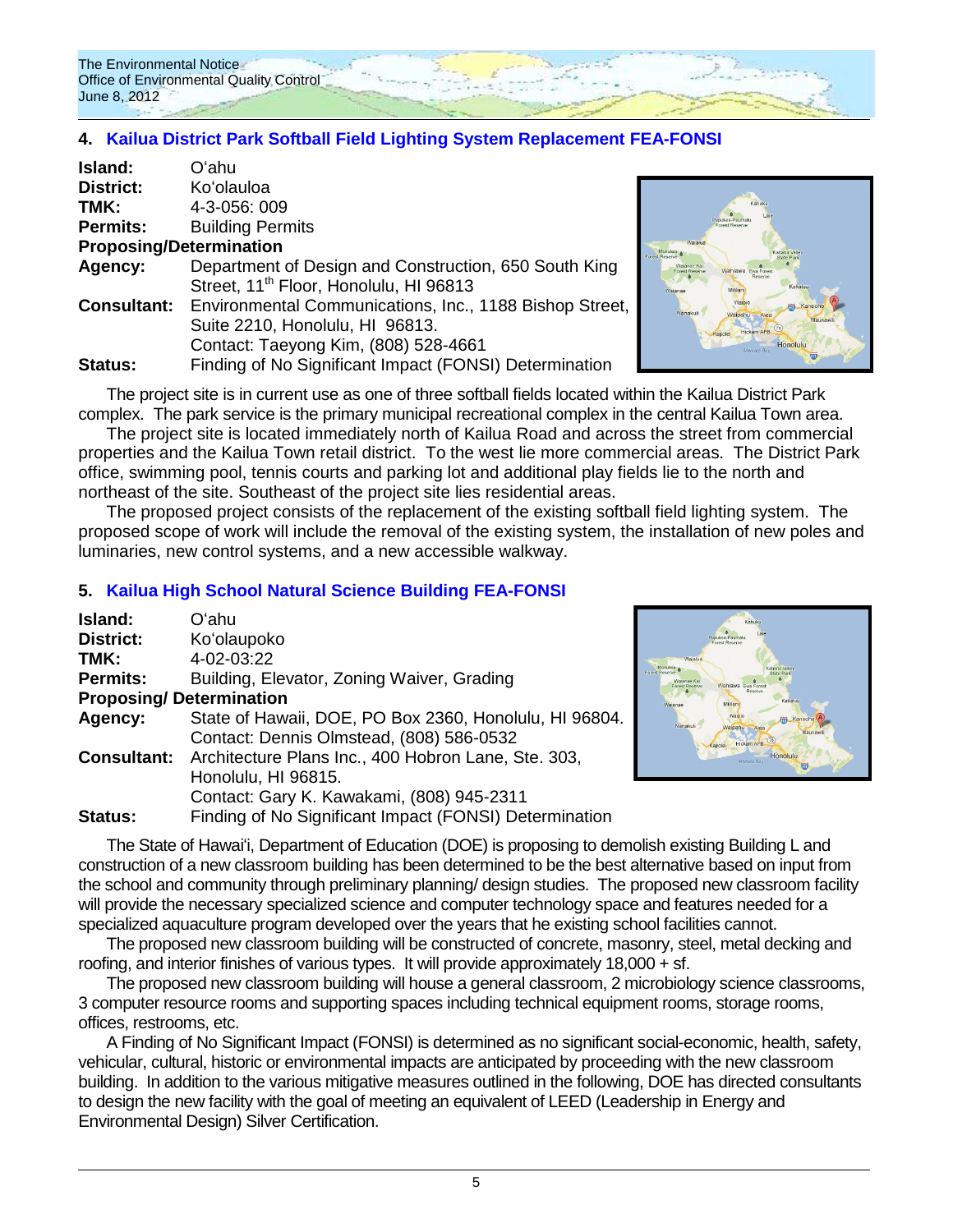# **6. [Round Top Drive Rock-Fall Mitigation Project](http://oeqc.doh.hawaii.gov/Shared%20Documents/EA_and_EIS_Online_Library/Oahu/2010s/2012-06-08-FEA-Round-Top-Drive-Rock-Fall-Mitigation-Project.pdf) FEA-FONSI**

| Island:                        | Oʻahu                                                                               | <b>LABLING</b><br>Forest Reserv              |
|--------------------------------|-------------------------------------------------------------------------------------|----------------------------------------------|
| <b>District:</b>               | Honolulu                                                                            |                                              |
| TMK:                           | 2-5-019:003                                                                         | <b>Inst Reservi</b><br>Wasanae Ki<br>Nahiawa |
| <b>Permits:</b>                | Conservation District Use (HAR 13-5); State Historic                                | Kahaluu<br>Mililar<br>Wajana                 |
|                                | Preservation Review (HRS Chapter 6E-8; HAR 13-275)                                  | <b>REL</b> Kaneor                            |
| <b>Proposing/Determination</b> |                                                                                     | Nanakuli<br>Hickam AFR                       |
| Agency:                        | City & County of Honolulu, Department of Design &                                   | Honolulu<br>Mamala Ray                       |
|                                | Construction, 650 South King Street, 15 <sup>th</sup> Floor, Honolulu,              |                                              |
|                                | HI 96813. Contact: Michael Yamasaki (808) 768 8824                                  |                                              |
| <b>Consultant:</b>             | AECOM Technical Services, Inc., 1001 Bishop Street, Suite 1600, Honolulu, HI 96813- |                                              |
|                                | 3920. Contact: Ardalan Nikou, (808) 529-7223                                        |                                              |
| <b>Status:</b>                 | Finding of No Significant Impact (FONSI) Determination                              |                                              |

The City and County of Honolulu proposes the Round Top Drive Rockfall Mitigation project to reduce the potential for rockfall hazards on state lands adjacent to Round Top Drive by implementation of slope stabilization measures. The existing slope has a multitude of potentially hazardous rocks, creating a high potential for rockfalls and landslides to reach the roadway. Rockfall mitigation and slope stabilization measures are needed to reduce these identified risks to public health and safety for users of the road corridor.

To determine whether the Proposed Action would have a significant impact on the human, natural, or historic environments, the project, its anticipated direct and indirect effects, and the short-term, longterm, and cumulative impacts have been evaluated. Based on the discussion of impacts and mitigation measures contained in the EA and the evaluation of the significance criteria, it is anticipated that the proposed project would not have a significant adverse impact on the environment. Therefore, a Finding of No Significant Impact has been issued.

# **NEPA NOTICE**

## **7. [Basing of MV-22 and H-1 Aircraft in Support of III MEF Elements in Hawaiʻi](http://www.mcbh.usmc.mil/mv22h1eis/) FEIS**

**Island:** Hawaiʻi, Kauaʻi, Maui, Molokaʻi, Oʻahu

**Permits:** Construction-related, e.g., NPDES permit, permit for stationary sources

## **Proposing/ Determination**

**Agency:** Department of the Navy, Attn: Naval Facilities Engineering Command, Pacific, 258 Makalapa Drive, Suite 100, Pearl Harbor, HI 96860-3134.

**Status:** Comment period ends July 11, 2012. Comments must be received via the project website [www.mcbh.usmc.mil/mv22h1eis,](http://www.mcbh.usmc.mil/mv22h1eis) or postmarked no later than July 11, 2012 and submitted to: Naval Facilities Engineering Command Pacific, 258 Makalapa Drive, Suite 100., Pearl Harbor, HI 96860-3134. Attn: EV21, MV-22/H-1 EIS Project Manager.

In accordance with the National Environmental Policy Act (NEPA), the Department of the Navy, on behalf of the U.S. Marine Corps, has prepared an FEIS that evaluates environmental consequences that may result from the basing of statewide training of MV-22 tiltroter Osprey, and H-1 Cobra and Huey attack/utility squadrons in support of Third Marine Expeditionary Force elements in Hawaiʻi. The Department of the Army is a cooperating agency. The FEIS is available on the Internet at [www.mcbh.usmc.mil/mv22h1eis.](http://www.mcbh.usmc.mil/mv22h1eis)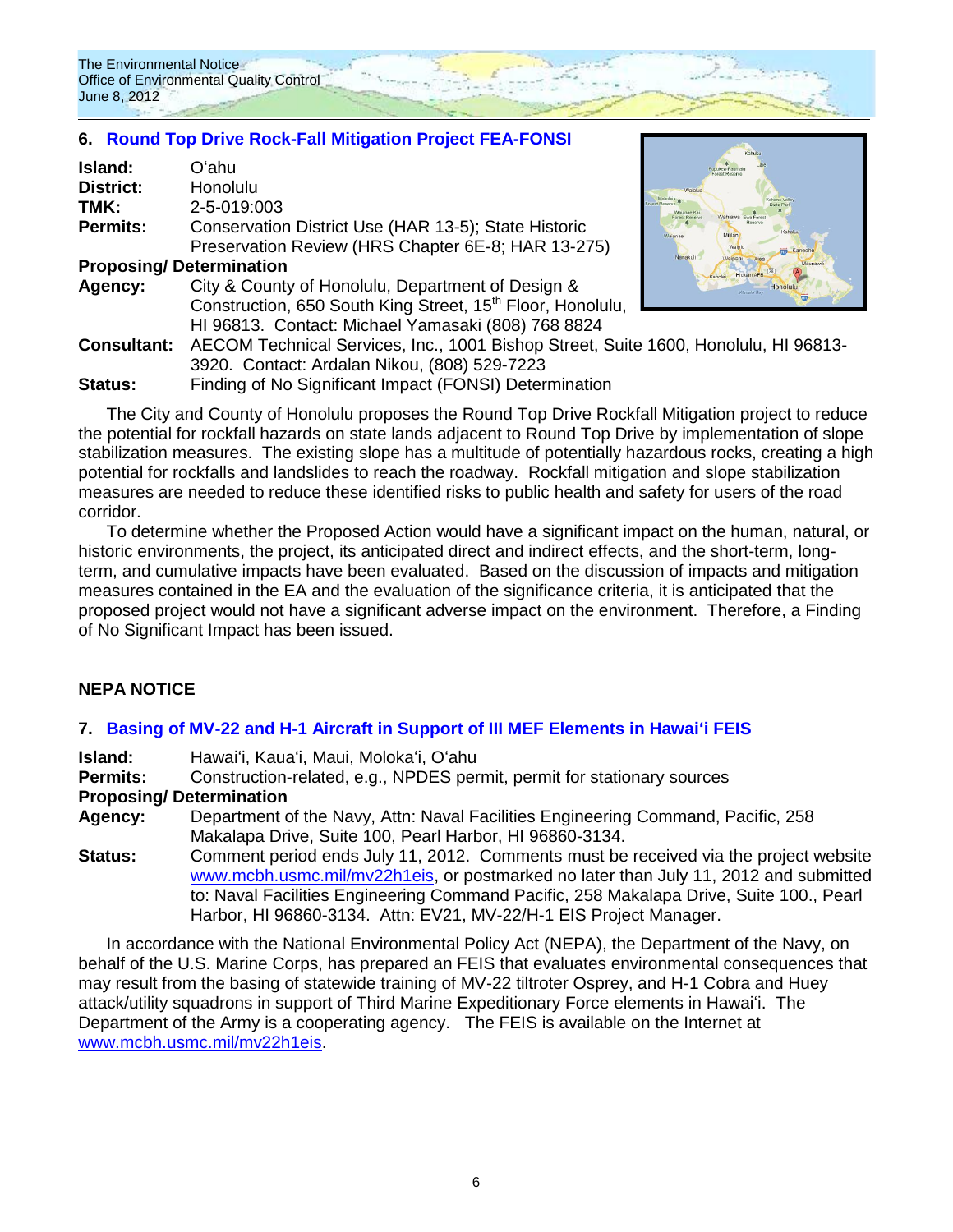# **COASTAL ZONE MANAGEMENT NOTICES**

## **Special Management Area (SMA) Minor Permits**

The SMA Minor permits below have been approved or are pending approval (HRS 205A-30). For more information, contact the county/state Planning Department. Honolulu (523-4131); Hawaiʻi (961-8288); Kauaʻi (241-6677); Maui (270-7735); Kakaʻako or Kalaeloa Community Development District (587-2840).

| <b>Location (TMK)</b>                 | <b>Description (File No.)</b>                                                                                                    | <b>Applicant/Agent</b>                                                |
|---------------------------------------|----------------------------------------------------------------------------------------------------------------------------------|-----------------------------------------------------------------------|
| Hawai'i: North Kona (7-8-010: 044)    | New Construction and Commercial Activity<br>(SMM 12-217)                                                                         | Kamehameha Investment Corporation (KIC)                               |
| Hawai'i: South Kona (8-1-009: 025)    | Construction of an Agricultural Building (SMM<br>$12 - 219$                                                                      | Jonathan & Nancy Sechrist                                             |
| Hawai'i: South Kona (8-3-006: 004)    | Clear Land to Control Overgrown Cactus and<br>Trees (SMM 12-220)                                                                 | <b>Francis Ouve</b>                                                   |
| Hawai'i: South Kohala (6-9-005: 001)  | After-the-Fact Approval to Allow the Existing<br>Wall Built within the Shoreline Setback Area<br>to Remain in Place (SMM 12-222) | Gregory R. Mooers                                                     |
| Maui: (4-6-008: 056, 057 & 058)       | Remove Dwelling & Install Parking Lot (SM2<br>20120058)                                                                          | Wayne Arakaki                                                         |
| Maui: Kihei (3-8-013: 014)            | Irrigation Well, Pressure Tanks (SM2<br>20120059)                                                                                | Ronald M. Fukumoto Engineering, Inc.                                  |
| Maui: (2-9-007: 052)                  | Existing Water Tanks & Storage Buildings<br>(SM2 20120060)                                                                       | Jeffree Trudeau                                                       |
| Maui: (4-6-001: 002, 007, 008 & 009)  | Maui Oceanfront Marathon January 22, 2012<br>(SM2 20120061)                                                                      | Les Wright                                                            |
| Maui: Kihei (3-9-051: 009)            | Goodyear (SM2 20120062)                                                                                                          | Pacific Sign & Design                                                 |
| Maui: Lahaina (4-6-031: 036)          | Remodeling (SM2 20120063)                                                                                                        | Doug Mortimore                                                        |
| Maui: Lahaina (4-6-002: 010)          | 2012 Annual Na Kamehameha<br>Commemorative Pa'u Parade & Ho'olaulea<br>(SM2 20120064)                                            | Tri-Isle Resource Conservation &<br>Development Council, Incorporated |
| Maui: Kihei (2-1-006: 092, 093 & 094) | Taste of Makena Annual Fundraiser 2012<br>(SM2 20120065)                                                                         | Rotary Club of Maui                                                   |
| Maui: Kihei (3-9-051: 023)            | Interior Remodeling (SM2 20120066)                                                                                               | Nikole Mcelroy                                                        |
| Maui: Lahaina (4-6-001: 007)          | Vic-Maui International Yacht Race 2012 (SM2<br>20120067)                                                                         | Jeffrey Becklund                                                      |
| Maui: Lahaina (4-6-032: 005)          | Enlarge Two Doors for Handicap (SM2<br>20120068)                                                                                 | <b>Bill Salawich</b>                                                  |
| Maui: (1-2-002: 023)                  | Replace Structure/Nahiku Grammar School<br>(SM2 20120069)                                                                        | County of Maui, Parks & Recreation                                    |
| Maui: Haiku (2-9-007: 022)            | Irrigation Well (SM2 20120070)                                                                                                   | Jason Roberts                                                         |
| Molokai: (5-1-003: 013)               | Pool Canopy Exit; Solar Panel (SM6 2012004)                                                                                      | Tri-L Construction, Inc.                                              |

## **SHORELINE NOTICES**

### **Shoreline Certification Applications**

The shoreline certification applications above are available for review at the DLNR Offices on Kauaʻi, Hawaiʻi, Maui, and Honolulu, 1151 Punchbowl Street, Room 220 (HRS 205A-42 and HAR 13-222-12). All comments shall be submitted in writing to the State Land Surveyor, 1151 Punchbowl Street, Room 210, Honolulu, HI 96813 and postmarked no later than 15 calendar days from the date of the public notice of the application. For more information, call Ian Hirokawa at 587-0420.

| File No. | Date                                   | Location                                                                                                                                                                  | <b>Applicant/Owner</b>                            | <b>TMK</b>            |
|----------|----------------------------------------|---------------------------------------------------------------------------------------------------------------------------------------------------------------------------|---------------------------------------------------|-----------------------|
| OA-1474  | Proposed<br>Shoreline<br>Certification | Lot 160-B as shown on Map 66, Land Court Application<br>1095 situate at Kahuku, Ko'olauloa, O'ahu<br>Address: 56-1089 Kamehameha Highway<br>Purpose: Development planning | ControlPoint Surveying,<br>Inc./ Makai Ranch. LLC | 5-6-003:010<br>(por.) |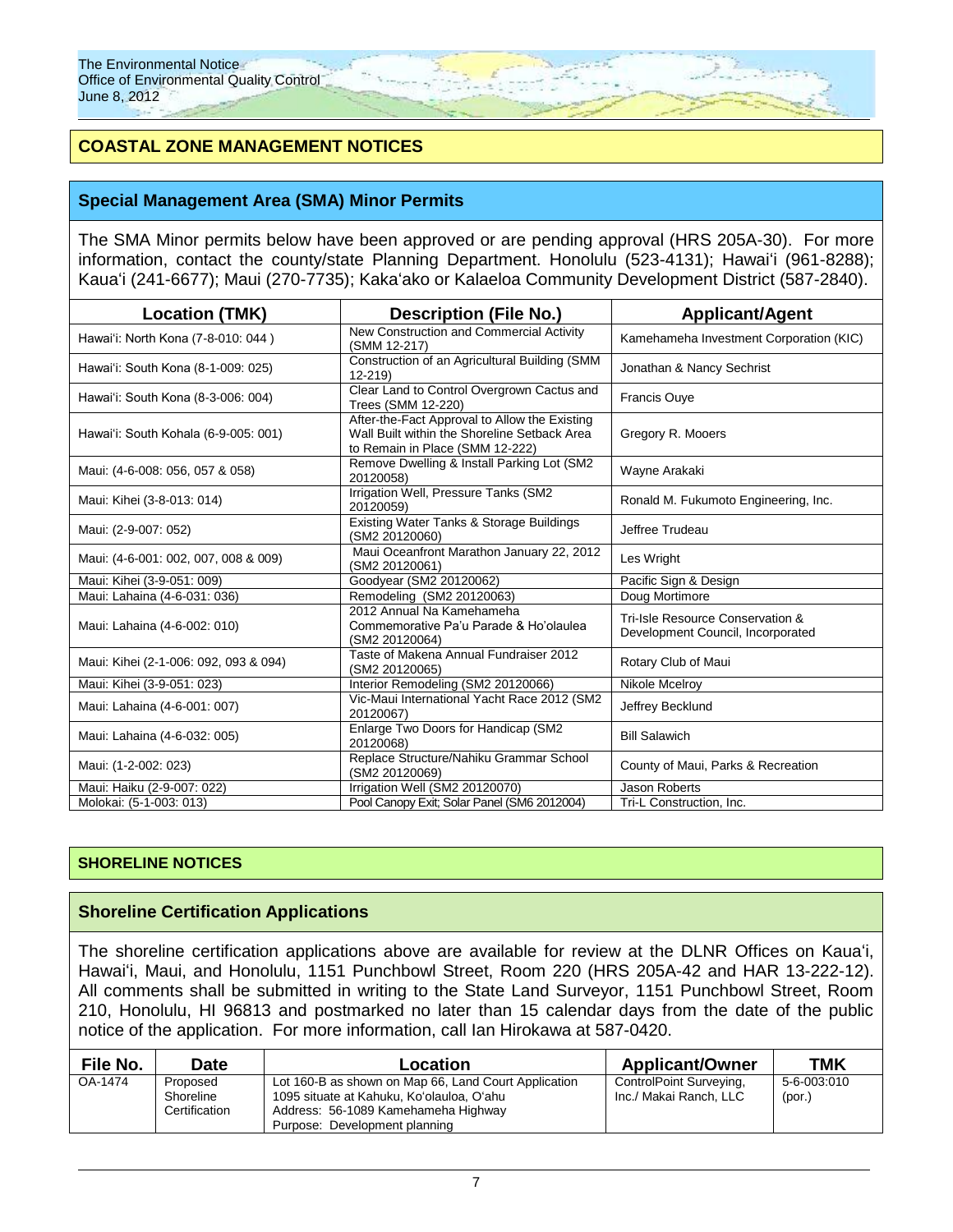The Environmental Notice Office of Environmental Quality Control June 8, 2012

| OA-1480 | Proposed      | Parcel 2 Portion of Old Government Beach Road and           | Walter P. Thompson, Inc./ | 3-1-038:008 |
|---------|---------------|-------------------------------------------------------------|---------------------------|-------------|
|         | Shoreline     | Portion L.P. 8165, Part B, L.C. Aw. 8559-B, Ap. 32 to       | C. Jeanette Magoon,       |             |
|         | Certification | William C. Lunalilo Portion Ka'alawai Beach Lots situate at | Trustee C. Jeanette       |             |
|         |               | Ka'alawai, Kapahulu, Honolulu, O'ahu                        | Magoon Trust              |             |
|         |               | Address: 3637 Diamond Head Road                             |                           |             |
|         |               | Purpose: Building Permit                                    |                           |             |
| OA-1486 | Proposed      | Lot 16 Kawailoa Beach Lots, Section C situate at            | Walter P. Thompson, Inc./ | 6-1-008:007 |
|         | Shoreline     | Kawailoa, Waialua, O'ahu                                    | David Fisher              |             |
|         | Certification | Address: 61-431 Kamehameha Highway                          |                           |             |
|         |               | Purpose: Building permit                                    |                           |             |

# **Shoreline Certifications and Rejections**

The shoreline notices below have been proposed for certification or rejection by DLNR (HRS 205A-42 and HAR 13-222-26). Any person or agency who wants to appeal shall file a notice of appeal in writing with DLNR no later than 20 calendar days from the date of this public notice. Send the appeal to the Board of Land and Natural Resource, 1151 Punchbowl Street, Room 220, Honolulu, HI 96813.

| File No. | <b>Proposed/Rejected</b> | Location                                                                                                                                                                                                                                                                                                      | <b>Applicant/Owner</b>                                                               | TMK         |
|----------|--------------------------|---------------------------------------------------------------------------------------------------------------------------------------------------------------------------------------------------------------------------------------------------------------------------------------------------------------|--------------------------------------------------------------------------------------|-------------|
| OA-1495  | 5/22/12                  | Lot 38 of Block "A" Land Court Application<br>1596, Map 1 situate at Wailupe, Waikiki,<br>Honolulu, O'ahu<br>Address: 146 Wailupe Circle<br>Purpose: Repair of seawall                                                                                                                                        | Dennis K. Hashimoto/<br>Kahn Family Trust                                            | 3-6-001:038 |
| MA-511   | 5/16/12                  | Lot 3-A of the Subdivision of Lot K-1 being a<br>portion of Grant 835 to Mahoe and a portion of<br>Royal Patent 4137, Land Commission Award<br>4292-B, Apana 2 to Kalama situate at Kaleo,<br>Honua'ula, Makawao, Maui<br>Address: 5410 Lower Makena Road<br>Purpose: SMA and building permitting<br>purposes | Newcomer-Lee Land<br>Surveyors, Inc./ Edward<br>F. Sher & Mona L.<br>Soderstrom Sher | 2-1-007:069 |
| MA-512   | 5/18/12                  | Lot 3 Land Court Application 1744 (Map 2)<br>situate at Ka'anapali, Lahaina, Maui<br>Address: 2525 Ka'anapali Parkway<br>Purpose: Determine shoreline setback                                                                                                                                                 | R.T. Tanaka Engineers,<br>Inc./ Kaanapali Beach<br>Hotel                             | 4-4-008:003 |

# **POLLUTION CONTROL PERMITS**

Below is a pollution control permit before the State Department of Health (HRS 342B and HAR 11-60.1). For more information, contact the number given.

| <b>Branch</b><br><b>Applicant and</b><br><b>Permit Number</b><br><b>Permit Type</b> |                                                                                    | <b>Project</b><br><b>Location</b>                           | <b>Date</b>          | <b>Proposed</b><br><b>Use</b>    |
|-------------------------------------------------------------------------------------|------------------------------------------------------------------------------------|-------------------------------------------------------------|----------------------|----------------------------------|
| Clean Air Branch,<br>586-4200, Covered<br>Source Permit                             | Powerscreen of California<br>Initial Application No. 0754-01<br>CSP No. 0754-01-CT | Located at:<br>Various Temporary Sites, State<br>of Hawai'i | Issued:<br>5/14/2012 | 400 TPH Mobile Crushing<br>Plant |

# **FEDERAL NOTICES**

### **Western Pacific Fishery Management Council Meeting**

<http://www.gpo.gov/fdsys/pkg/FR-2012-06-05/pdf/2012-13282.pdf>

The Western Pacific Fishery Management Council (Council) will hold meetings of its 110th Scientific and Statistical Committee (SSC), Joint Advisory Panel, Pelagic and International Standing Committee, Executive and Budget Standing Committee, and 154th Council to take actions on fishery management issues in the Western Pacific Region. The meetings will be held June 19 through June 28, 2012, at the Council office, 1164 Bishop Street, Honolulu, Hawai'i 96813; telephone: (808) 522–8220. The 154th Council meeting will be held at the Laniakea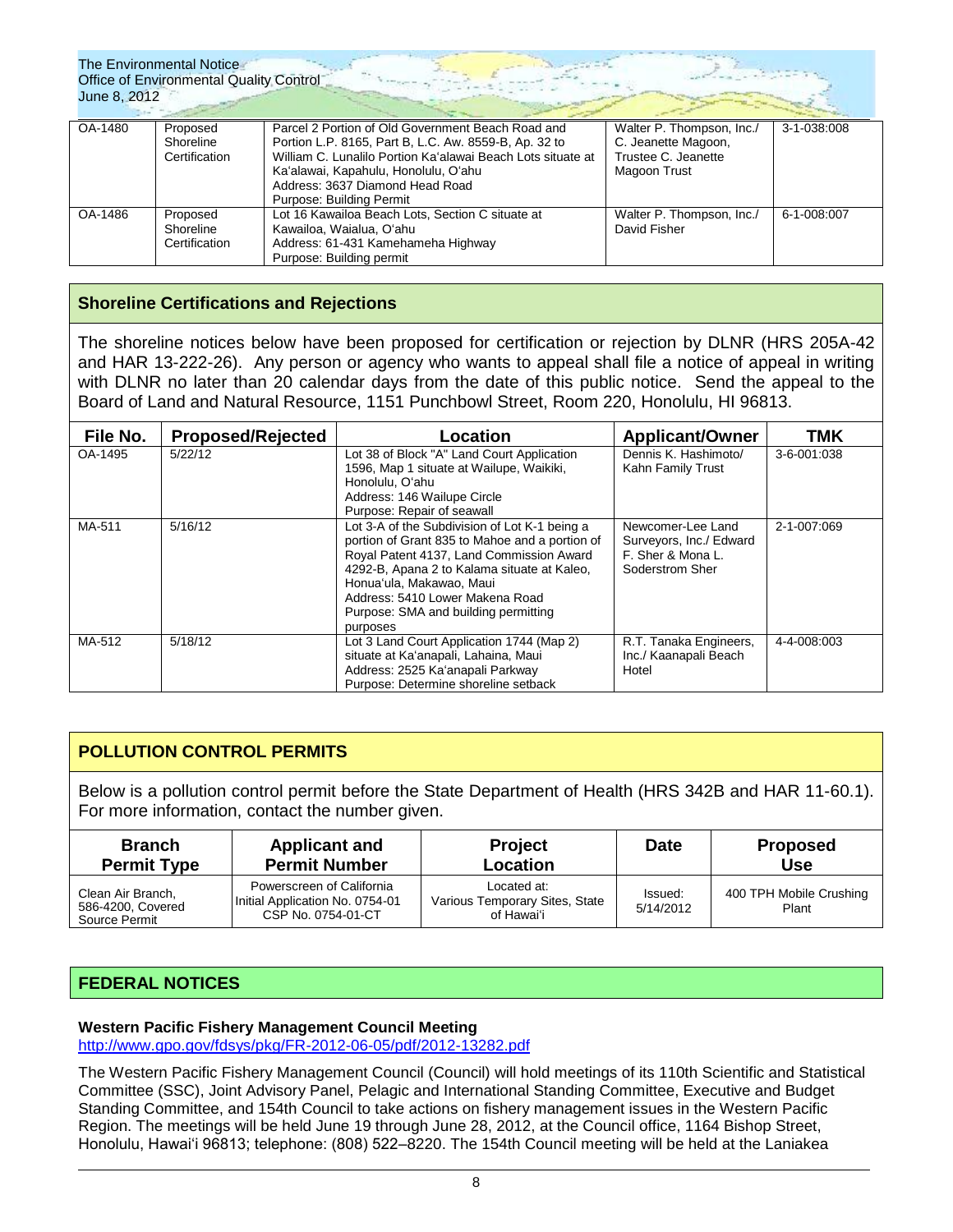The Environmental Notice Office of Environmental Quality Control June 8, 2012

YWCA–Fuller Hall, 1040 Richards Street, Honolulu, Hawai'i 96813; telephone: (808) 538–7061. The Fishers Forum will be held at the Harbor View Center, 1129 North Nimitz Hwy (Pier 38), Honolulu, Hawai'i; telephone: (808) 983– 1200. For more information please contact Kitty M. Simonds, Executive Director; telephone: (808) 522–8220 (see, 77 F.R. 33195, June 5, 2012).

## **Meeting for Kalaupapa Federal Advisory Commission**

<http://www.gpo.gov/fdsys/pkg/FR-2012-06-01/pdf/2012-13240.pdf>

The National Park Service (NPS) announces that the Kalaupapa Federal Advisory Commission will meet on June 14, 2012 at Paschoal Hall, Kalaupapa National Historical Park, Kalaupapa, Hawai'i 96742 at 9:00 a.m., with the following agenda: (1) Approval of Agenda; (2) Approval of January 23, 2012 Minutes; (3) Superintendents' Report; (4) Phase II—Vegetation Clearing Project; (5) GMP Update; (6) Memorial Update; and (7) Public Comments. For further information concerning this Meeting, please call the Superintendent, Kalaupapa National Historical Park, P.O. Box 2222, Kalaupapa, Hawai'i 96742, telephone (808) 567–6802 x 1100 (see, 77 F.R. 32668, June 1, 2012).

### **Marine Mammals; File No. 15240**

<http://www.gpo.gov/fdsys/pkg/FR-2012-05-30/pdf/2012-13112.pdf>

Notice is hereby given that the National Marine Fisheries Service (NMFS) has issued a permit has been issued to NMFS Pacific Islands Fisheries Science Center (PIFSC), 2570 Dole Street, Honolulu, Hawai'i 96822 (Responsible Party: Frank A. Parrish, Ph.D.) to conduct research on cetaceans. The permit and related documents are available for review upon written request or by appointment in the following offices: Permits and Conservation Division, Office of Protected Resources, NMFS, 1315 East-West Highway, Room 13705, Silver Spring, MD 20910; phone (301)427–8401; fax (301)713–0376; and Pacific Islands Region, NMFS, 1601 Kapi'olani Blvd., Rm 1110, Honolulu, Hawai'i 96814–4700; phone (808)944–2200; fax (808)973–2941. For further information please contact Carrie Hubard or Laura Morse, (301) 427–8401 (see, 77 F.R. 31836, May 30, 2012).

### **Approval and Promulgation of Implementation Plans; State of Hawaiʻi; Regional Haze Federal Implementation Plan**

<http://www.gpo.gov/fdsys/pkg/FR-2012-05-29/pdf/2012-12415.pdf>

The United States Environmental Protection Agency (EPA) is proposing to promulgate a Federal Implementation Plan (FIP) to address regional haze in the State of Hawai'i. EPA proposes to determine that the FIP meets the requirements of the Clean Air Act (CAA or ''the Act'') and EPA's rules concerning reasonable progress towards the national goal of preventing any future and remedying any existing man made impairment of visibility in mandatory Class I areas. We are taking comments on this proposal and plan to follow with a final action. Written comments must be received at the address below on or before July 2, 2012. Submit your comments, identified by Docket ID No. EPA–R09–OAR–2012–0345 by one of the following methods: (1) *Federal Rulemaking portal: [http://www.regulations.gov.](http://www.regulations.gov/)* Follow the on-line instructions for submitting comments. (2). *Email: [nudd.gregory@epa.gov.](mailto:nudd.gregory@epa.gov)* (3). *Fax:* 415–947–3579 (Attention: Gregory Nudd). (4). *Mail, Hand Delivery or Courier:*  Gregory Nudd, EPA Region 9, Air Planning Office (AIR–2), Air Division, 75 Hawthorne Street, San Francisco, California 94105. Hand and courier deliveries are only accepted Monday through Friday, 8:30 a.m. – 4:30 p.m., excluding Federal holidays. Special arrangements should be made for deliveries of boxed information. For further information, please contact Gregory Nudd, Air Planning Office (AIR–2), U.S. Environmental Protection Agency Region 9 at 415–947–4107 (see, 77 F.R. 31693, May 29, 2012).